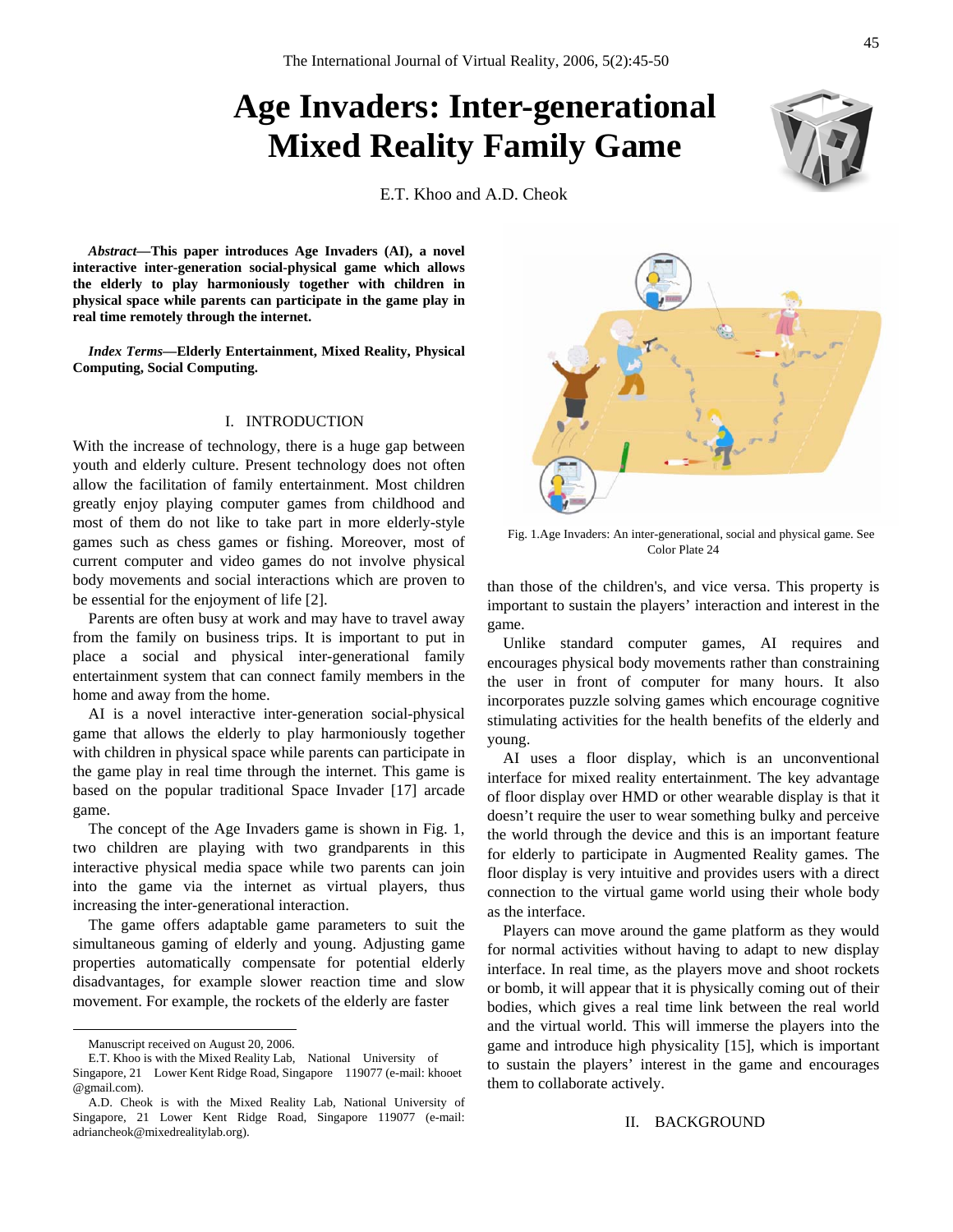There is a global aging population and increasing generation gap between the grandparents or parents and children. In 1950, just 8 per cent of the world population was aged 60 years or over. By 2005 that proportion had risen to 10 percent and it is expected to more than double over the next 45 years, reaching 22 percent in 2050 [21].

The problem of increasing population of the elderly brings along many socio-economic issues. For example, the elderly require increased health cares for both mental and physical problems. Many of these problems derive from social isolation and lack of activity. Findings from scientific research studies show that playing video games can lead to changes in an individual's pleasure, arousal, dominance, and/or affiliative behavior [5, 14, 18]. Furthermore, elderly enjoy computer gaming experience [19]. Therefore it is a highly positive move to use digital new media to increase elderly happiness, through social interaction, physical activity, and entertainment.

Participation in an activity helps elderly to feel better and healthier as they recognize their ability to move and create something which is important to produce a sense of health [13]. According to a recent report, moderate, regular exercise may be just as helpful in combating serious depression in older people as antidepressant medication [8].

On average, compared with someone with the lowest activity level, the risk of Alzheimer's disease [1] was 47% lower for those whose frequency of activity was highest [20]. Therefore, we believe that cognitive stimulating activities such as Age Invaders could possibly help in part of the prevention process and reverse cognitive impairment in many elderly and also reduces the risk of developing AD.

Often a unique bond connects grandparent and grandchildren [3]. Grandparents can have significant impact on their grandchildren's lives in many different ways. They can act as the family historian, mentor, playmate, nurturer, role model, confidante, advocate, advisor, and surrogate parent. The more grandparents and grandchildren are in contact with each other, the more the relationship grows and the more influence grandparents have [10]. As children nowadays are more inclined to play computer games, it is necessary to create a new platform of interactive games so that the elderly and young can play harmoniously together in a physical space and in long run strengthen the inter-generational bond.

# II. PRIOR RESEARCH

Very few works have promoted computer entertainment for the elderly, even though it has been shown that elderly enjoy the computer gaming experience [19]. Furthermore, elderly are open to new technology experience: in a study involving seniors at an apartment building, 49% of the seniors who took part expressed interest in learning about new and more challenging software and 26% were interested in computer programming [9]. Age Invaders promotes new entertainment computer technology for elderly.

In a study to investigate the possibility that slow-down in performance of the elderly could be reversed through practice on videogames, Pac Man and Donkey Kong which require a measured response selection and have been regarded by elderly as challenging were chosen. The results showed that the weekly high scores on Pac Man nearly tripled over the seven-week period, and Donkey Kong improved almost fivefold [6]. Using entertainment technology, Age Invaders can promote physical and mental benefits for elderly. Previous research in mixed reality gaming has been seen in Human Pacman [4] where the popular Pacman arcade game is adapted into the real world with head mounted displays (HMDs), wearable computers and several sensing mechanisms. While Human Pacman has high social and physical interactions, it has a disadvantage of requiring heavy equipments, sensors and HMDs which is not suitable for elderly people. Age Invaders uses a floor display, which is an unconventional interface for mixed reality entertainment. The key advantage of floor display over HMD or other wearable display is that it doesn't require the user to wear something bulky and perceive the world through the device and these are important features for elderly to participate in Augmented Reality games.

Many inter-generational interactive games developed are in the form of board games. Very little work is found on developing inter-generational computer games. However study shows that greater participation of the elderly and young in computer-related activity benefited both parties [12]. Taken into consideration that difficulty of using keyboard is one of the major problems of elderly using computer, bringing computer games into physical game space could be a smart move.

Thus, by also incorporating inter-generational play, Age Invaders is a mixed reality game aimed to improve the welfare of the elderly using interactive media. We believe that Age Invaders will provide a framework for many inter-generational entertainment technologies in the future such as real time virtual-physical dancing game where the "grandparents" or "parents" will create the sequence of dance steps on the online virtual interface which will appear in real time on the physical game board where the children are dancing on.

# III. BEYOND DIGITALTRADITION

Traditional digital games are designed for the young where normally the player sits in front of a computer or game console. Unlike standard computer games, Age Invaders brings the game play to a physical platform, and requires and encourages physical body movements rather than constraining the user in front of computer for many hours. Age Invaders is an interactive social-physical family digital game designed specially for a harmonious game play between the elderly and young. Adjusting game properties automatically compensate for potential elderly disadvantages, for example slower reaction time and slow movement.

Age Invaders is based on the ever popular traditional Space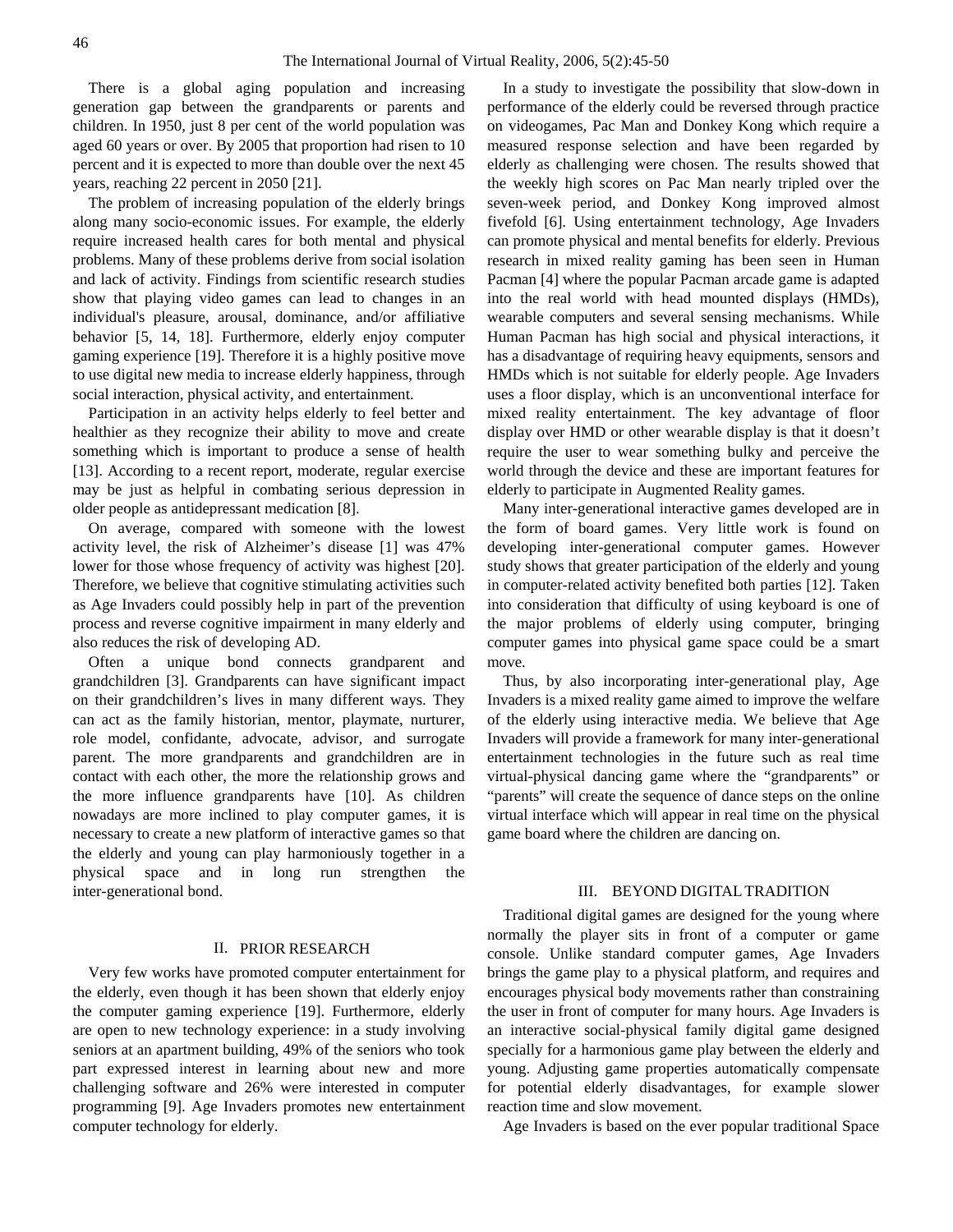Invader [17] arcade game. Space Invaders was designed and programmed by Toshihiro Nishikado for Taito, Japan in 1978 and remains one of the most popular arcade games ever made [7]. Space Invaders has inspired a form of street art, pioneered by the artist Invader [11]. Using ceramic tiles, Invader and other street artists cement together mosaic images of traditional Space Invader aliens, bonus spaceships, and variations on those themes, sometimes including characters from the Pac-Man series of video games. The mosaics, many being small yet others as large as murals, are cemented onto building walls, lamp post bases, and other structures. The form has spread throughout the world and can be found in many cities including Paris, London, New York, Los Angeles, etc. RUBIKCUBISM, featuring mosaics, video installation, and both small and large-scale sculptures exhibited at Sixspace in July 2005, is Invader's first major exhibition in North America [16]. The exhibition showcased the culture of pixelated video game characters. Age Invaders has retained the cultural icon of space invaders and the old analog and pixelated look of the old Space Invaders game. We have decided to use large LED platform as the game's interface to bring out the analog design of the early computer games. The 3D online virtual interface is a fusion of futuristic 3D space environment with pixelated game characters and large analog LED platform. Age Invaders aims to bridge the young and old culture by bringing the cultural and artistic elements of Space Invaders into modern digital family entertainment. The modern real time mixed reality game concept is easily accepted by the young children. On the other side, the elderly who were once sharing the culture of the early computer games in the 70s and 80s will find the analog and pixelated concept of Age Invaders more relevant and appealing.

Age Invaders also introduces performance play element. It is a new kind of entertainment where the game player also doubles as a performer. The players have to follow a predefined pattern which will light up on the electronic game floor in a given time, or else the health level of the player will drop quickly. This is an electronic pattern which they will see on the floor. Again we balance the game play, by making the pattern to be followed automatically more difficult for younger players, and easier for older players. This dance like movements introduced by the floor patterns has a performance element which would attract the audience's attention and amusement. Instead of passively watching others playing computer games, in our system the audience could enjoy an immersive experience by watching the performance offered by this interactive media.

# IV. SYSTEM DESCRIPTIONS

The concept of the Age Invaders game is shown in Fig. 2, two children are playing with two grandparents in this interactive physical media space while two parents can join into the game via the internet as virtual players, thus increasing the inter-generational interaction.

Age Invaders system architecture is show in Fig. 3. The

system was designed to track players' positions in real time us



Fig. 2.Age Invaders: An inter-generational, social and physical game. See Color Plate 25

-ing RFID reader embedded in the players' shoes. A large electronic game board made from high resolution LED blocks is where the game will be played on. In real time as players move and shoot using the Bluetooth toy gun, rockets will be shown moving out from the blocks on which they are standing. Players can trigger rockets and bombs to the other players and collect extras to gain or lose score points. Upon hit by rocket, the wireless LED will display explosion pattern (Fig. 4). Player can avoid getting hit by jumping over the approaching rocket to another sub panel (Fig. 5). Gaining the most points in a set amount of time wins the round.

Bonus items can also be placed and explosions triggered by the virtual players logged in the system through Internet. The virtual players could interact strongly by choosing which player to help and picking up bonus items for this player (Fig. 6). They can also adjust the game parameters (e.g. speed of the rockets) by dragging the slide bar. More importantly, the virtual players can see a real time representation of the physical board space, thus increasing the link between the real and virtual world as shown in Fig. 7.

#### V. CONCLUSION

In this project we have developed a system for mixed reality family entertainment. The system features a large floor display platform which is synchronized with the 3D virtual online interface in real time, real time position tracking of players, real time remote internet gaming, and automatic adjustment of game parameters based on customizable game functions which define the relationships among game difficulty, response speed, and the age. Players have to key in their name and age into the server and the game parameters will be automatically balanced by our system to compensate for the potential elderly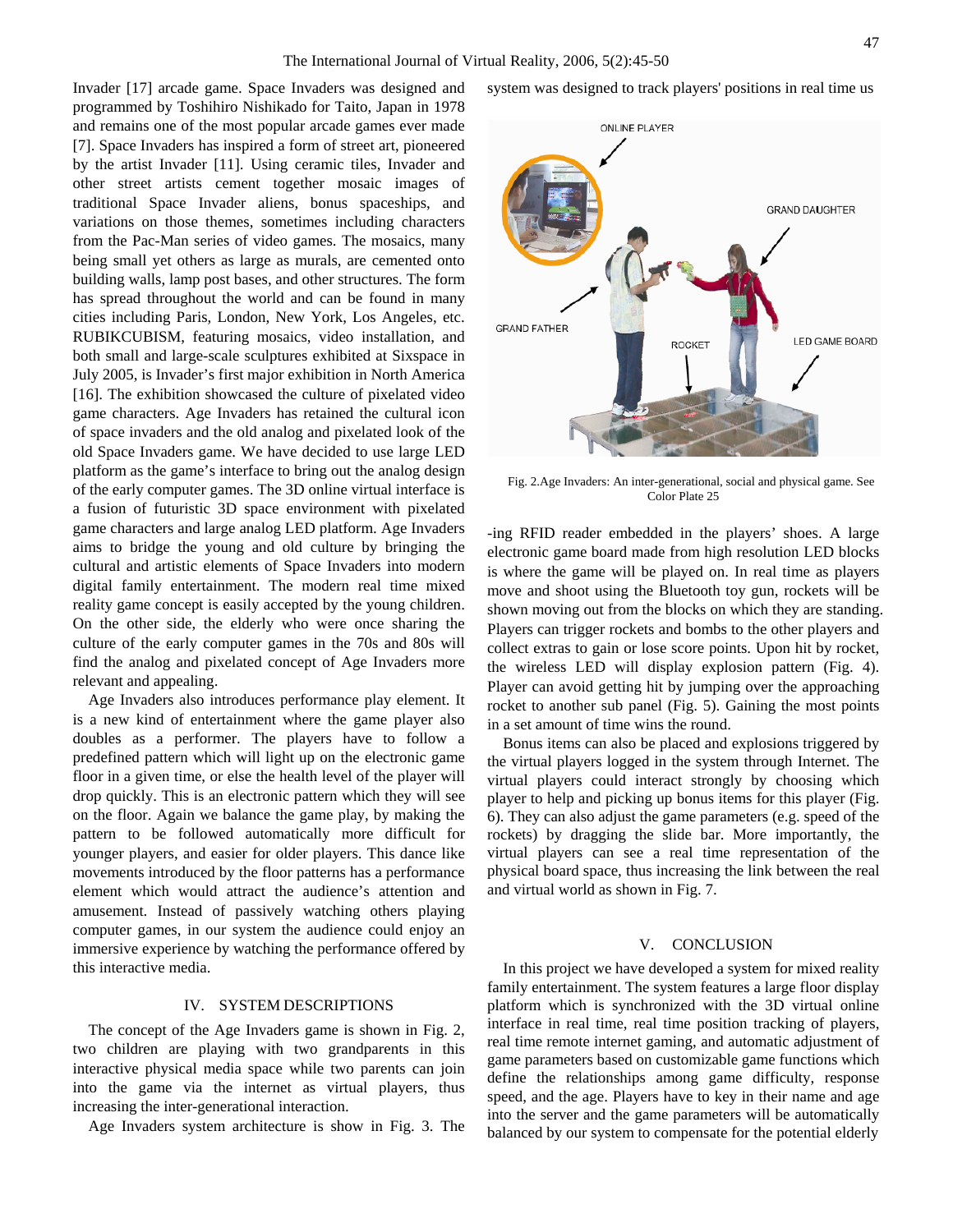

Fig. 3. System architecture of Age Invaders.

The International Journal of Virtual Reality, 2006, 5(2):45-50



Fig. 4.Grandchild is hit by the rocket and explosions displayed on LED jacket.



Fig. 5. Dodging the rocket by hopping over it.



Fig. 6.Grandparent in physical space is saved by barrier dropped in virtual space.



Fig. 7. 3D virtual player interface linking virtual and real physical game world.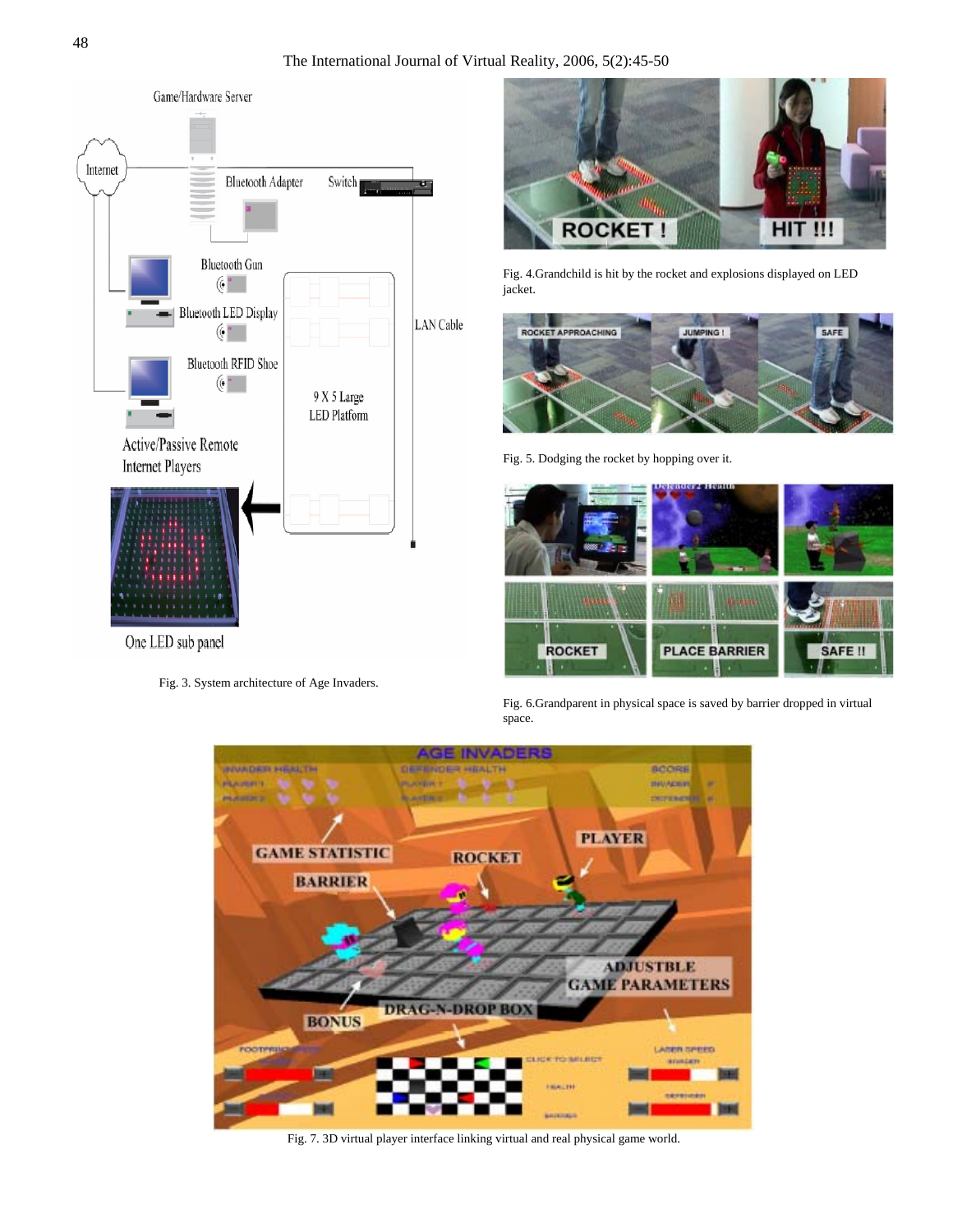disadvantages. These game parameters are dynamic and are ad -justable by the remote virtual internet players during the game play, in real time. The system's inter-devices communication is completely wireless with wireless toy guns, wireless body display and wireless RFID reader shoes for real time position tracking of players.

Age Invaders uses a floor display, which is an unconventional interface for mixed reality entertainment. The key advantage of floor display over HMD or other wearable display is that it doesn't require the user to wear something bulky and perceive the world through the device and this is an important feature for elderly to participate in Augmented Reality games. The floor display is very intuitive and provides users with a direct connection to the virtual game world using their whole body as the interface. Large LED display platform is chosen over projection display to retain the analog feel of the Space Invaders game. At the same time the LED floor display is not affected by shadow of players moving on the platform.

The main goals of Age Invaders for the elderly generally focus on four major areas: social, physical, cognitive and psychological. The social aspect emphasizes family and inter-generational social interaction, sharing and support. The physical aspect attends to the aging individual's need for physical exercise and expression. The cognitive aspect stimulates the mental functioning and improves the elderly adult's mental stimulation. The psychological aspect refers to promoting personal integration, to the expression of emotions, and feelings of self-worth and wellbeing in a family interaction context.

#### REFERENCES

- [1] Alzheimer. Information about alzheimer's disease. http:// www. alzheimers. org/
- [2] J. Bowlby, Attachment and loss, volume i: Attachment. Basic Book, New York, 1983
- [3] L. Carson, The essential grandparent. Deerfield Beach: Health Communications, Inc., 1996
- [4] A. D. Cheok, S. W. Fong, K. H. Goh, X. Yang, W. Liu, F. Farbiz and Y. Li. Human pacman: A mobile wideare entertainment system based on physical, social and ubiquitous computing, *Personal Ubiquitous Computing* ,vol.8, no.2, pp.71–81, 2004
- [5] H. Christian, An activity analysis of electronic game simulators, *Therapeuticrecreation Journal*, vol.12, pp.21–25, 1978
- [6] J. E. Clark, A. K. Lanphear and C. C. Riddick. The effects of video game playing on the response selection of elderly adults, *Journal of Gerontology* vol.42, no.1, pp.82–85, 1987
- [7] CLASSICGAMING. History: Space invaders. http: // www. classicgam -ing.cc/ classics /spaceinvaders/history.php
- [8] Exercise Works in Treating Elderly Depression. http: // www. healthy -place.com/communities/depression/elderly\_3.asp
- [9] E. K. Hollander and H. R. Plummer. An innovative therapy and enrichment program for senior adults utilizing the personal computer, *Activities, Adaptations and Aging, vol.8*, no.1, pp.59–68, 1986
- [10] Importance of Grandparents to Their Grandchildren. http://www. foreverfamilies.net/xml/articles/grandparents\_importance.aspx/
- [11] INVADER. http://www.space-invaders.com.
- [12] K. aycox, B. Hicks, Elders. Students and Computers, University of Illinois, 1976
- [13] M. Matsuo, J. Nagasawa, A. Yoshino, K. Hiramatsu, K. Kurashiki. Effects of Activity Participation of the Elderly on Quality of Life, *Yonago Acta medica,* 2003
- [14] F. McGuire. Improving the quality of life for residents of long term care facilities through videogames, *Activities, Adaptation & Aging*, vol.6, pp.1–7, 1984
- [15] S. Price, Y. Rogers. Let's get physical: the learning benefits of interacting in digitally augmented physical spaces, In *Computers & Education*, vol. 43, pp.1-2 &pp.137-151, 2004
- [16] SIXSPACE. Invader: Rubikcubism a logical exhibition, http://six –space .com/gallery/invader2005
- [17] Space Invader. http://www.spaceinvaders.de
- [18] S. Weisman. Computer games and the frail elderly, Gerontologist, vol. 23, pp.361–363, 1983
- [19] G. R. Whitcomb. Computer games for the elderly, ACM SIGCAS Computers and Society archive, vol.20, no.3, pp.112-115, 1990
- [20] R. S. Wilson, C. F. M. Deleon, L. L. Barnes, J. S.Schneider, J. L.Bienias, D.A.Evans and D.A.Bennett. Participation in cognitively stimulating activities and risk of incident alzheimer disease, JAMA 287, pp. 742 – 748, 2002
- [21] World Population Prospects: The 2004 Revision. United Nations Department of Economic and Social Affairs' Population Division, 2005



**E.T. Khoo** is a research scholar pursuing his postgraduate degree at Mixed Reality Lab in National University of Singapore. He joined the research center in July 2005. He was previously a recipient of the ASEAN scholarship. He was studying at the National Junior College and at the National University of Singapore for his Electrical Engineering Bachelor's degree (Hons).

His main research topics are human-computer interaction (HCI), family entertainment, interactive language with music and interactive music with visual art.

He is exclusive composer of Rock Publishing (滚石), a major Chinese songs recording label from Taiwan. He has authored and co-authored several conference papers and journal papers. He has shown his works, Age Invaders, in Montreal, CHI 2006, the premier HCI conference in the world and in Tokyo, Interactive Tokyo 2006.



 **A.D. Cheok** is Director of the Mixed Reality Lab, National University of Singapore. He is Associate Professor in the Department of Electrical and Computer Engineering.

He has previously worked in real-time systems, soft computing, and embedded computing in Mitsubishi Electric Research Labs (Osaka, Japan) and NUS. He has been working on research covering mixed reality, human-computer interaction, wearable computers and smart spaces, fuzzy systems, embedded systems, power

electronics, and multi-modal recognition. He has successfully obtained funding for four externally funded projects in the area of wearable computers and mixed reality from the Defense Science Technology Agency Singapore. The research output has included numerous high quality academic journal papers, research prototype deliverables to DSTA, numerous demonstrations including to the President and Deputy Prime Minister of Singapore, CNN / CNBC television worldwide broadcasts on his research, and international invited new media exhibits such as Ars Electronica.

He is currently an Associate Professor at the National University of Singapore where he leads a team of over 20 researchers and students. He has been a keynote and invited speaker at numerous international and local conferences and events. He is invited to exhibit for two years in the Ars Electronica Museum of the Future, launching in the Ars Electronica Festival 2003. He was IEEE Singapore Section Chairman 2003, and is presently ACM SIGCHI Chapter President. He was awarded the Hitachi Fellowship 2003, the